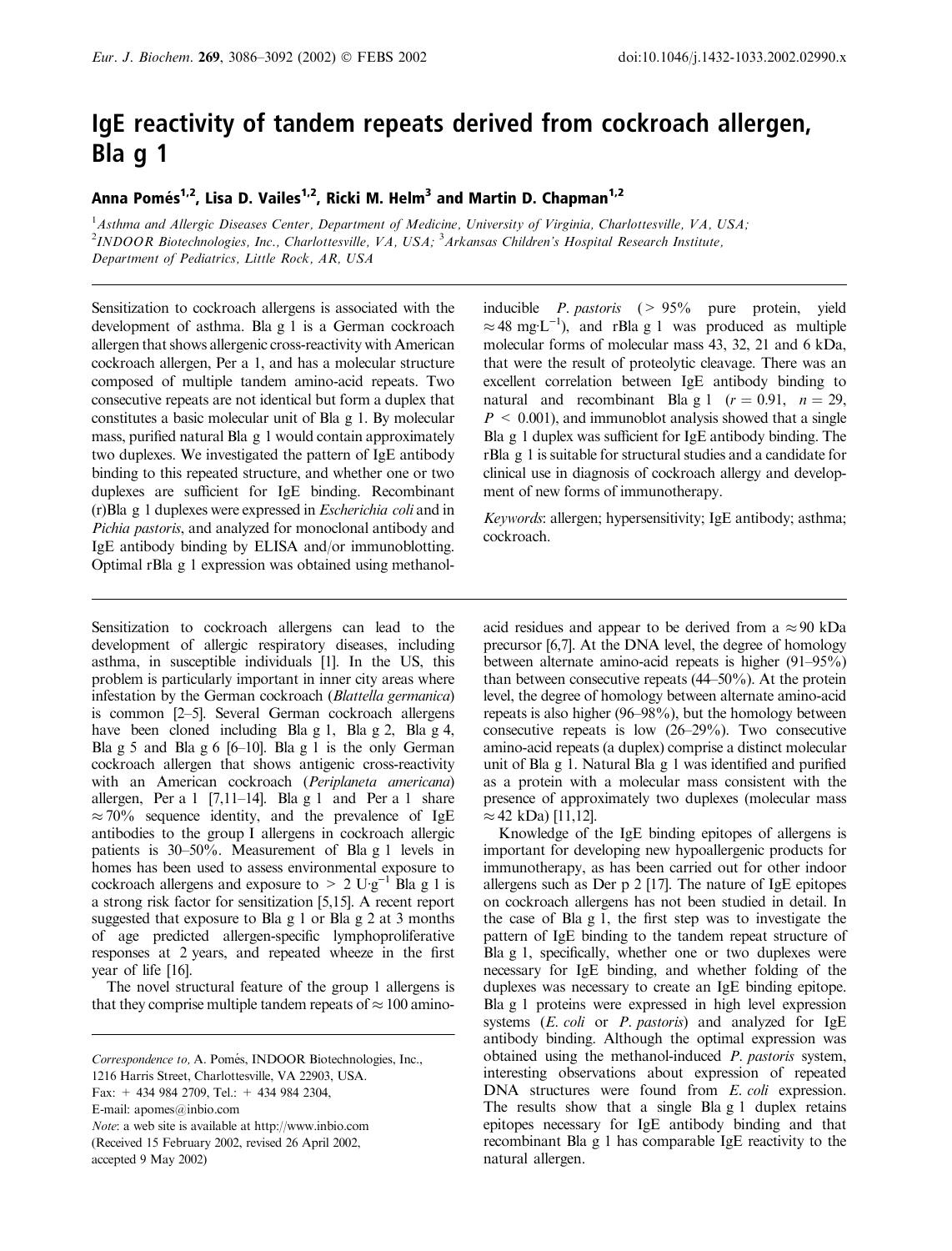# MATERIALS AND METHODS

## Expression of rBla g 1 in E. coli

Several rBla g 1 constructs were expressed in E. coli using the pET system (Novagen, Madison, WI, USA). Inserts encoding for one, two and seven duplexes were obtained by PCR. Inserts with one and two duplexes were simultaneously amplified using the Bla g 1.0101 cDNA that encodes for two duplexes as template, and an N-terminus primer encoding for the sequence GLTL NAKA (which is the beginning of one duplex) [7]. The inserts were separated in a 1% agarose gel and purified. A full DNA insert containing seven duplexes (3898 bp) was also amplified using the full clone Bla g 1.0102 as template, and with an N-terminal primer encoding for the following sequence that contains the McGleogh cleavage site  $(\nabla)$ : MG**V**KSIPSTR. Therefore, the insert would encode for the full protein including the N-terminus [6,7]. Vectors pET  $22b(+)$  and pET  $21d(+)$  were digested and inserts were ligated into the NcoI and XhoI sites. Recombinant Bla g 1 (one duplex) with and without a leader sequence was expressed using the pET  $22b(+)$  and the pET  $21d(+)$ vector, respectively. DNA was transformed to NovaBlue  $E.$  coli competent cells which are recA<sup> $-$ </sup> (Novagen). Expression of rBla g 1 was induced with 1 mm isopropyl thio- $\beta$ -Dgalactoside for 3 h. The protein was expressed in the soluble (cytoplasmic) and insoluble fractions.

# Expression of rBla g 1 in P. pastoris

Recombinant Bla g 1 was expressed in P. pastoris using either the methanol-inducible AOX1 promotor (pPICZaB vector), or the glyceraldehyde-3-phosphate dehydrogenase promotor for constitutive expression (pGAPZaC vector) (Invitrogen, San Diego, CA).

Inducible expression. A DNA insert encoding for two duplexes containing 388 amino acids was amplified using Bla g 1.0101 cDNA as a template (from the amino acid 25 to the stop codon; accession number AF072219). The construct was subcloned into the PstI and NotI sites of the  $pPICZ\alpha B$  vector and linearized using  $BstXI$  and electroporated into *Pichia*. Seven Mut<sup>s</sup> transformants were obtained from KM17 strain grown on media containing 500  $\mu$ g·mL<sup>-</sup> zeocin, one of which secreted high levels of rBla g 1 after methanol induction ( $\approx 48 \text{ mg} \cdot \text{L}^{-1}$ ). Cultures were grown as previously described and expression was maintained for 48 h at 28–30 °C [18]. Recombinant Bla g 1 expression was compared by growing Pichia in medium equilibrated with 12 M HCl to pH 3, 4, 5 or 6.

Constitutive expression. The Bla g 1.0102 isoform that contained the N-terminal sequence was used as template (accession no. L47595). Inserts were amplified using two primers: one encoding for the start of the N-terminus (MKLAL) and the other for the end of the C-terminus (FGLTH\*). The PCR product was analyzed on a 1% agarose gel and the desired bands encoding for one duplex (209 amino acids) or two were purified separately. Inserts were linearized using AvrII and subcloned into the pGAPZaC vector using the ClaI and NotI restriction sites. Two and eight Mut<sup>s</sup> transformants expressing one and two

duplexes, respectively, were obtained from the KM17 strain grown on media containing 100  $\mu$ g·mL<sup>-1</sup> zeocin. Using a single colony, 10 mL of yeast extract/peptone/dextrose medium were inoculated and grown at  $28-30$  °C in a shaking incubator (250–300 r.p.m.). The following day, 0.1 mL of the overnight culture were used to inoculate 50 mL of medium in a 250-mL baffled flask, and grown for 5 days. Samples (1 mL) were obtained every day to determine optimal expression times. For scale-up, 1 mL of the initial 10 mL culture was used to inoculate 500 mL of medium and grown for 7 days.

## Analysis of transformants for integration of Bla g 1 DNA in P. pastoris genome.

Yeast genomic DNA was isolated from  $pPICZ\alpha B$  clones selected by growth under 100  $\mu$ g·mL<sup>-1</sup> zeocin (12 clones) and 500  $\mu$ g·mL<sup>-1</sup> zeocin (seven clones), using the easy-DNA<sup>TM</sup> kit (Invitrogen). Negative and positive controls were  $1 \mu L$  of  $pPICZ\alpha B$  (100 ng  $\mu L^{-1}$ ) and 1  $\mu L$  of the recombinant plasmid (182 ng  $\mu L^{-1}$ ), respectively. A PCR was performed with 1 µL DNA as template (7–9 µg·µL<sup>-1</sup>) from 19 different clones,  $8 \mu L$  dNTPs (2.5 mm each), 1  $\mu$ L 5' AOX1 and 1  $\mu$ L of 3' AOX1 primers (100 pmol· $\mu L^{-1}$ ), 32  $\mu L$  of water, 1.5  $\mu L$ MgCl<sub>2</sub> 50 mm, 5  $\mu$ L Taq 10× reaction buffer, and 0.5  $\mu$ L Platinum® Taq DNA polymerase (5  $U \mu L^{-1}$ , GibcoBRL). The sequences of the primers were: GACTGGTTCCAA TTGACAAGC for 5' AOX1 and CAAATGGCATT CTGACATCC for 3¢ AOX1. PCR incubations were 2 min at 94 °C followed by 24 cycles of 1 min at 94 °C, 1 min at 55 °C, and 1 min at 72 °C, and a final extension for 7 min at 72 °C. PCR products were analyzed on a 1% agarose gel to verify integration of Bla g 1.0101 DNA into the yeast genome.

## Purification and sequencing of rBla g 1

Expressed rBla g 1 was purified from culture media by affinity chromatography over a 10A6 monoclonal antibody column as described previously [11] with modifications. Bound rBla g 1 was eluted with  $0.05$  M glycine in  $50\%$ ethylene glycol, pH 10. N-Terminal sequences of purified rBla g 1 (expressed in the methanol-induced Pichia expression system) were determined by Edman degradation using a gas phase sequencer (model 470A, applied Biosystems, Foster City, CA, USA) in the Biomolecular Research Facility (University of Virginia). The first eight amino acids were identified.

## Analysis and quantification of expressed rBla g 1

Samples were analyzed for protein expression by SDS/ PAGE (Pharmacia Phast System) followed by silver staining. Purified rBla g 1 was measured in a quantitative twosite ELISA using mAb 10A6 for allergen capture and polyclonal anti-(rBla g 1) Ig for detection [11].

## Measurement of IgE antibody binding to recombinant and natural Bla g 1

'Chimeric' ELISA for Bla g 1-specific IgE. IgE antibody binding to affinity purified rBla g 1 expressed in Pichia (methanol induced) and to natural Bla g 1 was measured by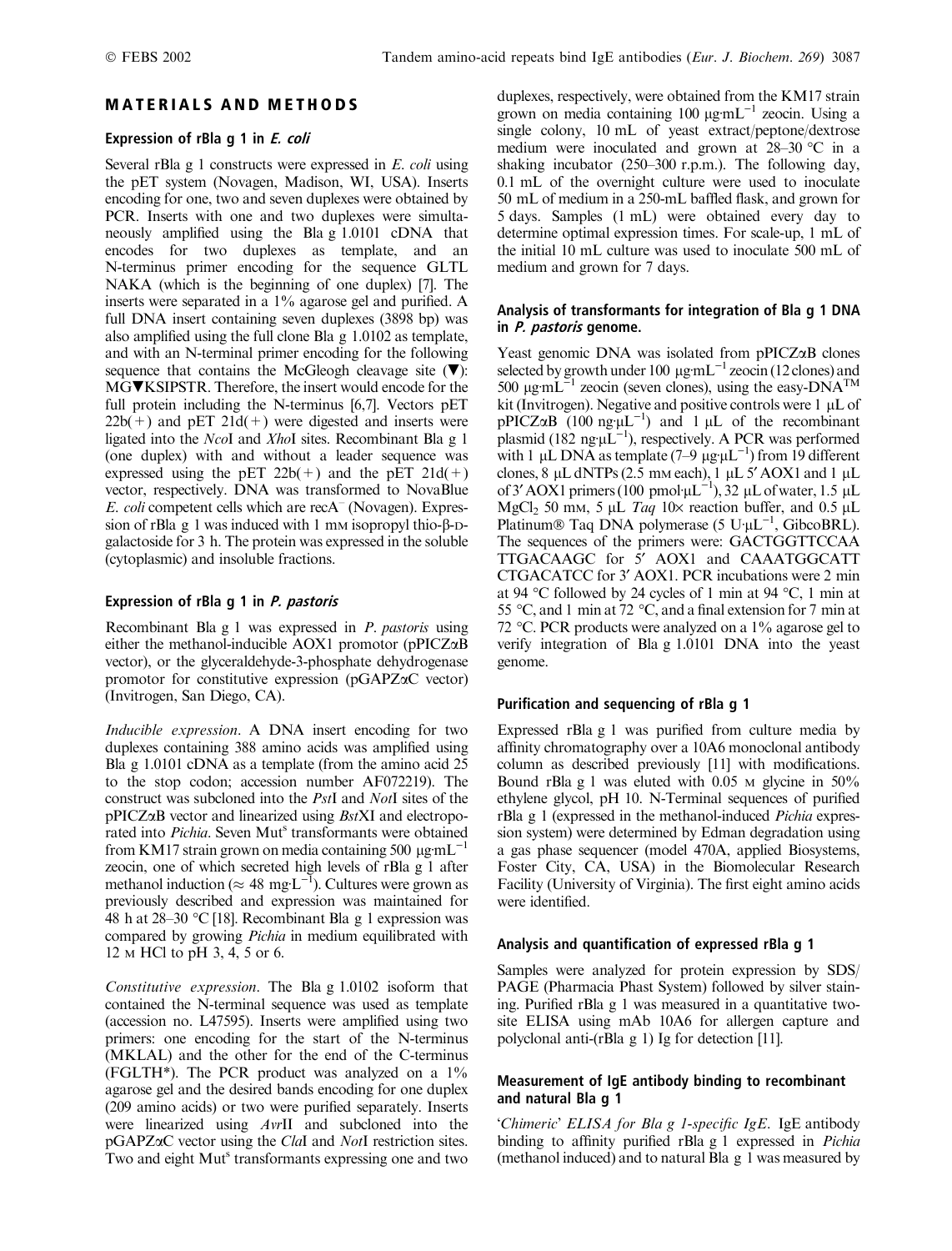a two-site ELISA as described previously [19]. Microtiter plates were coated overnight with 1 µg per well of mAb 10A6 and incubated with 100  $\mu$ L (2 U·mL<sup>-1</sup>) of natural or recombinant Bla g 1 for 1 h. The natural Bla g 1 was a standard prepared from a Blattella germanica frass extract and used for ELISA that contains  $10$  U·mL<sup>-1</sup> of Bla g 1 (INDOOR Biotechnologies, Inc., Lot #2445). Plates were washed and incubated with serum samples (diluted 1 : 2 and 1 : 10). Bound IgE was detected using biotinylated goat anti-human IgE, followed by streptavidin–peroxidase and a colorimetric substrate [19]. The assay was quantitated using wells coated with anti-Der p 2 mAb aDpx and a chimeric mouse/human IgE anti-(Der p 2) Ig (named 2B12-IgE) to form a control curve [20]. Values for IgE anti-(Bla g 1) were interpolated from the 2B12-IgE control curve [19]. Data were analyzed by linear regression.

Immunoblotting. Recombinant Bla g 1 was separated by SDS/PAGE and blotted onto a poly(vinylidene difluoride) membrane. The membrane was incubated for 2 h with a pool of sera diluted 1 : 2 from five allergic patients with a mean of 1614 U IgE anti-(Bla g 1) per mL measured by a solid-phase radioimmunoassay. The secondary antibody was peroxidase labeled goat anti-(human IgE) Ig (Kirkegaard & Perry Laboratories, Inc, Gaithersburg, MD, USA) diluted  $1: 10000$ . Finally, the SuperSignal<sup>®</sup> West Pico Chemiluminescent Substrate (Pierce) was used for development of the signal that was detected on film after incubation for 20 s.

## RESULTS

#### Expression of rBla g 1 in E.coli and P. pastoris

PCR amplification of the inserts. The PCR products obtained in order to express Bla g 1 contained several size amplified inserts, which were consistent with the repeated structure of Bla g 1 (Fig. 1A). Two fragments containing one or two duplexes, respectively, were obtained when Bla g 1.0101 was used as a template, whereas more fragments with different numbers of duplexes were obtained using Bla g 1.0102 as template. By dotplot matrix analysis Bla g 1.0102 contains seven duplexes, and at least five are easily visible in an agarose gel of the PCR products (Fig. 1A) [7]. Bla g 1.0101 was chosen to amplify one or two duplexes because under these conditions the quantity of inserts produced was higher than using Bla g 1.0102 (Fig. 1A).

#### Recombinant Bla g 1 expressed in E. coli

Plasmids with an expression vector plus a ligated insert encoding for Bla g 1 were produced in E. coli. However, E. coli was unable to maintain a plasmid containing an insert with more than two duplexes despite of the use of a recA– strain. When inserts containing two or seven (full Bla g 1.0102 clone) duplexes were ligated into the pET  $21d(+)$  vector, the resulting transformant plasmids contained only one or two duplexes. Ligation of more than two duplexes was never achieved (Fig. 1B). Recombinant Bla g 1 (one and two duplexes) was expressed in soluble (cytoplasmic) and insoluble fractions (inclusion bodies) simultaneously. Addition of a leader sequence to the expressed rBla g 1 did not lead the protein to the periplasmic fraction from which it would be easy to purify.

#### Recombinant Bla g 1 expressed in Pichia

Affinity-purified rBla g1 from methanol-induced Pichia contained four proteins of 42.6 kDa (two duplexes), 31.9 kDa (one and a half duplex), 21.0 kDa (one duplex) and 6 kDa (Fig. 2A). Reactivity of rBla g 1 by ELISA was higher than to natural Bla g 1, consistent with the polyclonal rabbit antibodies used for detection being raised against rBla g 1 (Fig. 2B). N-Terminal sequencing revealed that the starting sequences of the three main proteins were: NAKASRNL, KYHIRRGV and ASRNLQDD (Fig. 3). The start of these sequences is very close in sequence to the start of natural Bla g 1. Natural Bla g 1 seems to suffer an additional cleavage by trypsin-like enzymes after the arginine residues 34, 131, 132, 226, 323 and 324 [7] (Fig. 3).

Pichia constitutively expressed rBla g 1 at lower levels (from 10 to 200 times lower, depending on the volume of the culture and incubation time) than the Pichia-inducible system. Attempts to scale-up constitutive expression from



Fig. 1. PCR analysis of rBla g 1 transformants. (A) PCR products of DNA inserts encoding for Bla g 1, using Bla g 1.0102 (lanes 1–2) and Bla g 1.0101 (lane 3) as templates in 1% agarose gel. (B) Analysis of the Bla g 1-transformant plasmids for expression in E. coli by 1% agarose gel electrophoresis. The three panels correspond to the results obtained after ligation of one (1 D), two (2 D) or seven (7 D) duplexes to the vector. V indicates the pET 21d(+) vector double digested with Nco I and Xho I, with a size of 5365 bp. The other lanes correspond to undigested (U) or double digested (C) transformant plasmids. The higher molecular mass band is the vector, and the lower molecular mass bands are the inserts which encode for either one (1 D) or two (2D) duplexes as indicated on the right side of the gel.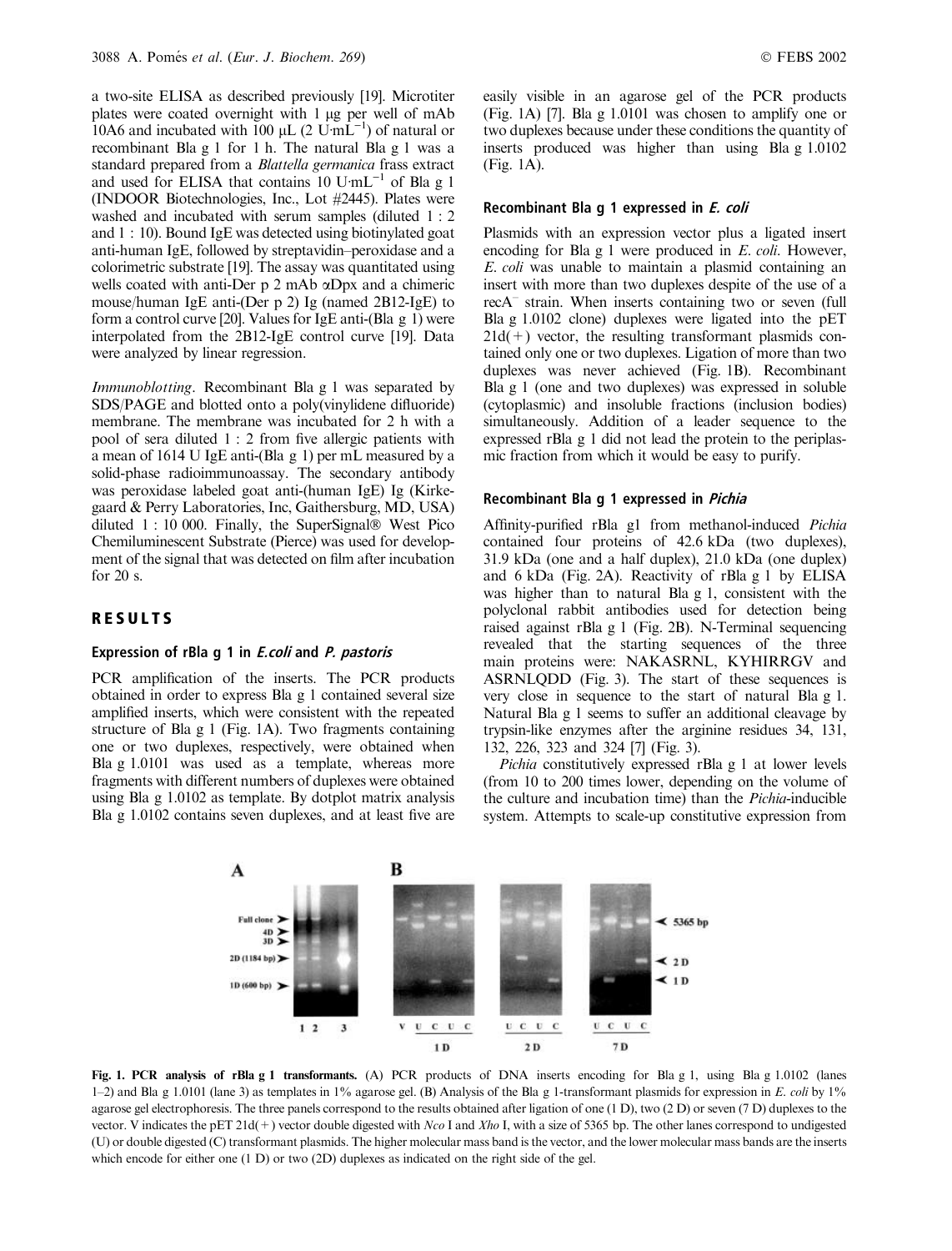5-day cultures of 50 mL to 7-day cultures of 500 mL resulted in a even lower expression when analyzed by SDS/ PAGE. Therefore, we focused on the purification and study of the rBla g 1 expressed in methanol-induced Pichia.

#### Origin of expression of rBla g 1 multiple forms

The expression of rBla g 1 in methanol-induced Pichia resulted in a mixture of proteins of 42.6, 31.9, 21.0 and 6 kDa (as calculated from the amino-acid sequences). This could have occurred through multiple integrations of expression cassettes in the yeast genome, followed by subsequent recombination events between different repeats and loss of DNA repeats (similar to the recombination observed in E. coli). This possibility was discarded by



Fig. 2. Recombinant Bla g 1 expressed by methanol-induced P. pastoris. (A) Recombinant Bla g 1 expressed by methanol-induced P. pastoris after affinity purification through a 10A6 mAb column. Eluted fractions 7–30 from a culture (lane 1); early (9–14, lane 2); and late (15–30 lane 3), fractions from another culture grown under the same conditions. (B) ELISA activity of rBla g 1 expressed by methanol-induced P. pastoris and purified by affinity chromatography compared to the natural allergen.

performing PCR amplification of genomic DNA prepared from different clones (selected at 500 and 100  $\mu$ g·mL<sup>-1</sup> zeocin) using primers flanking the expression cassettes. All the clones showed the same band as the positive control, a transformant plasmid proven to have two duplexes by restriction digestion and used to electroporate Pichia (data not shown). Therefore, even if multiple integration took place, recombination did not occur, and all cassettes had two DNA duplexes.

The origin of multiple rBla g 1 forms was also investigated at the protein level by growing the yeast cultures at different pH values. Only at pH 4, expression of rBla g 1 was as expected, with most of the protein containing two duplexes when observed by SDS/PAGE. At pH 3 there was no expression of rBla g 1, and at pH 5 and especially at pH 6, the protein suffered degradation and was broken down to the size of one duplex. Addition of 1 mm phenylmethanesulfonyl fluoride and EDTA to cultures at pH 6 slightly reduced the production of the low molecular mass forms (data not shown).

#### IgE binding to rBla g 1

A strong correlation was found between binding of IgE antibodies to recombinant (expressed in inducible Pichia) and natural Bla g 1, in sera from cockroach allergic patients using a chimeric ELISA  $(r = 0.91, n = 29, P < 0.001)$ (Fig. 4). Moreover, Western blot analysis showed that E. coli-expressed rBla g 1 containing one or two duplexes, and the Pichia expressed rBla g 1 (inducible and constitutive) bound IgE from pooled sera of Bla g 1 allergic patients. Interestingly, a similar pattern of degradation of the two duplexes to one was observed either in E. coli or in P. pastoris expressed rBla g 1, although Pichia-expressed rBla g 1 contained more of the 32-kDa protein (Fig. 5, lanes 2 and 3).



Fig. 3. Myristilation and proteolytic cleavage sites of Bla g 1. The Bla g 1.0101 amino-acid sequence is shown with myristilation sites in boxes that indicate the beginning of the tandem repeats. N-Terminal sequences for recombinant and natural Bla g 1 fragments are shown, commencing at the residues indicated by black and grey arrows, respectively: 29 and 35 for two duplexes (2D), 127 and 132 or 133 for one and a half duplexes (1.5D), and 224 and 227 for one duplex (1D). Basic residues (in bold) are situated before the cleavage sites. One duplex is indicated as underlined sequence and the next one by italics.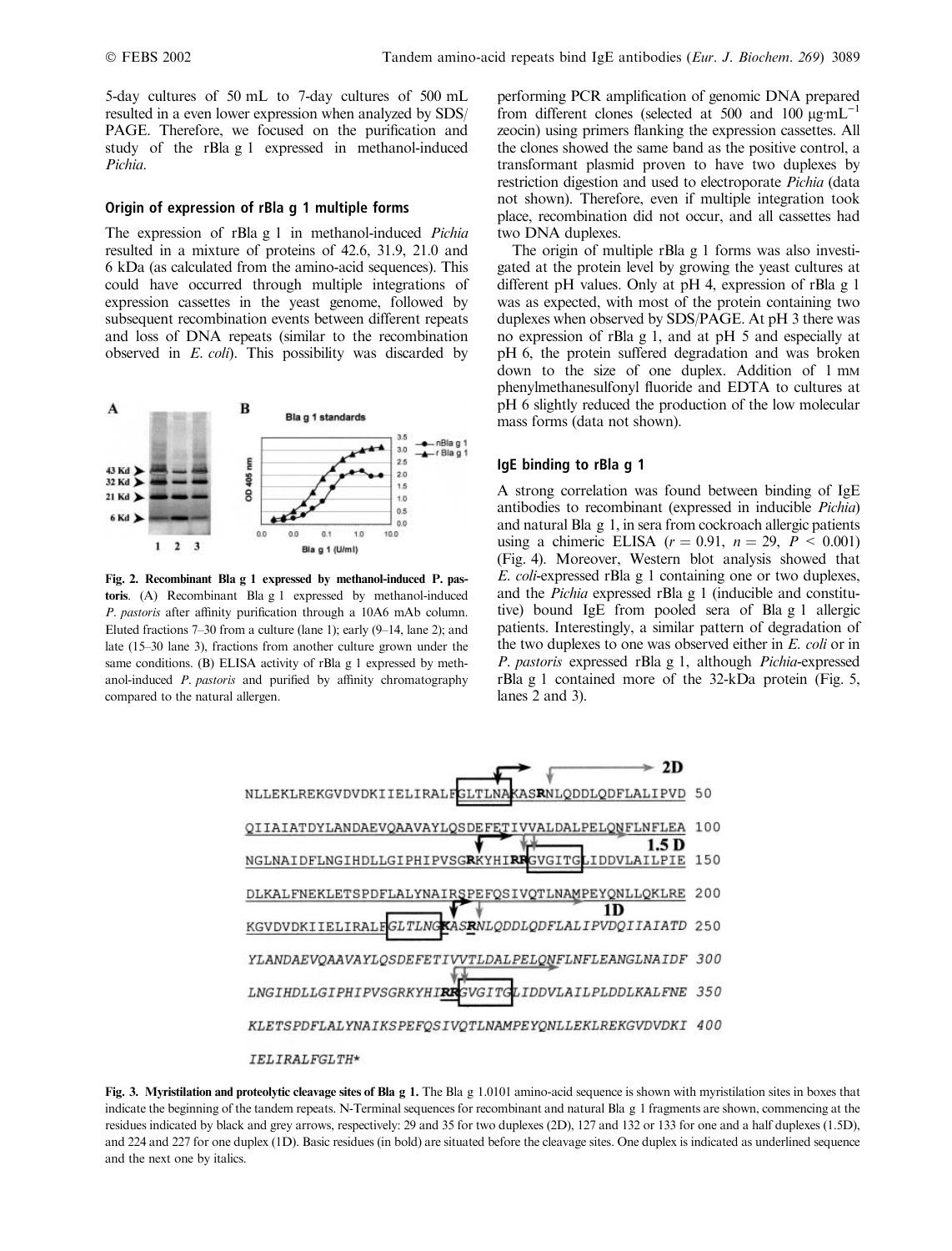

Fig. 4. IgE binding to natural vs. recombinant Bla g 1. Correlation of IgE binding to affinity purified rBla g 1 expressed by methanolinduced P. pastoris, compared to natural Bla g 1. Each point represents the serum from a different cockroach-allergic individual.

## DISCUSSION

Bla g 1 was expressed as a recombinant protein in  $E$ . *coli* and P. pastoris, and bound IgE antibodies from Bla g 1 allergic patients. Optimal expression was obtained using methanol-induced P. pastoris system. Using E. coli, rBla g 1 was produced in the cytoplasmic and in the insoluble fractions. Attempts to simplify purification by adding a leader sequence that would direct the protein to the bacterial periplasmic fraction failed. Constitutive expression was less productive than the methanol-induced expression in the yeast P. pastoris. The added burden of expression has the potential to reduce growth rate so cells that have reduced or switched off expression can grow faster and take over the culture, even though such variants could arise at low frequency (MA Romanos, personal communication). Fortunately, rBla g 1 expressed by methanol-induction in Pichia was secreted into the medium and a single mAb affinity purification step was sufficient to obtain  $> 90\%$ pure allergen. For this reason, methanol-induced P. pastoris was the expression system of choice for allergen production and for studies of IgE antibody binding.

E. coli was unable to replicate a plasmid containing more than two Bla g 1 duplexes. There is a strong possibility that this observation is due to a recA independent process called 'replication slippage' by which E. coli eliminates repeated DNA in plasmids. When the plasmid replicates, the replication fork 'slips' from one sequence to another because the end of the nascent DNA shares homology with the repeated sequences on the template DNA. A loop of DNA is formed and lost, leading to the formation of a plasmid with fewer repeats [21,22]. This would explain why the full Bla g 1.0102 clone, containing seven duplexes could not be expressed in E. coli. Similarly, tandem repeats have been described as a cause for certain unclonable DNA repeated sequences [23,24].

The two other German cockroach allergens that have been expressed in P. pastoris (Bla g 2 and Bla g 4) were expressed as single polypeptide chains, whereas rBla g 1



Fig. 5. Western blot analysis of rBla g 1 expressed in E. coli and P. pastoris using IgE antibodies in a serum pool from Bla g 1 allergic patients (left panel, SDS/PAGE gel; right panel, immunoblot). Cytoplasmic fraction of E. coli expressing one (lane 1) and two duplexes (lane 2) of rBla g 1; lane 3, affinity purified rBla g 1 expressed by methanol-induced P. pastoris; lane 4, negative control of natural Bla g 2.

was produced as four discrete proteins [18,25]. N-Terminal sequencing and Western blotting experiments verified that these proteins corresponded to Bla g 1. A similar mixture of proteins has been described for natural Bla g 1 by N-terminal sequencing [7]. The N-terminal sequences of the natural proteins start a few amino acids after trypsin-like cleavage sites in the Bla g 1 sequence, suggesting that natural Bla g 1 undergoes proteolytic digestion resulting in the multiple molecular forms. The presence of multiple molecular forms of Bla g 1 could complicate the interpretation of immunoblotting studies of natural cockroach allergen extracts for allergen identification and characterization. In the case of Bla g 1, the occurrence of multiple bands is not an indication of multiple allergens. From an allergen exposure point of view, it also means that integrity of the allergen is not necessary for allergenicity.

Possible reasons for the generation of multiple molecular forms of rBla g 1 were investigated. PCR analysis of Pichia genomic DNA showed that the origin of the multiple forms of the allergen was not at the DNA level. Evidence of recombination that may have led to loss of DNA repeats (as had been seen for DNA introduced in E. coli) was not found in the expression cassettes integrated in the Pichia genomic DNA. At the RNA level, early termination of protein synthesis from foreign genes is frequent when percentage of  $A + T$  in the mRNA is high with AT-rich clusters (> 70%) [26]. However, this was unlikely for Bla g 1 because the percentage of  $A + T$  is only 53.9%. Finally, effects at the protein level were explored by studying how pH affects production of Bla g 1. The fact that at pH 4 rBla g 1 is mostly expressed as two duplexes, and that cleavage into multiple forms occurs at higher pH, especially at pH 6, suggests that cleavage may be produced by neutral proteases from Pichia that are active at pH 6 and inactive at low pH. The observed cleavage sites in natural and recombinant Bla g 1 occur after a lysine or one or two arginines, which are basic amino acids more susceptible to cleavage. In agreement with this, natural Bla g 1 breaks down into similar molecular mass fragments of 25 kDa and, mostly, 6 kDa on SDS/PAGE [12].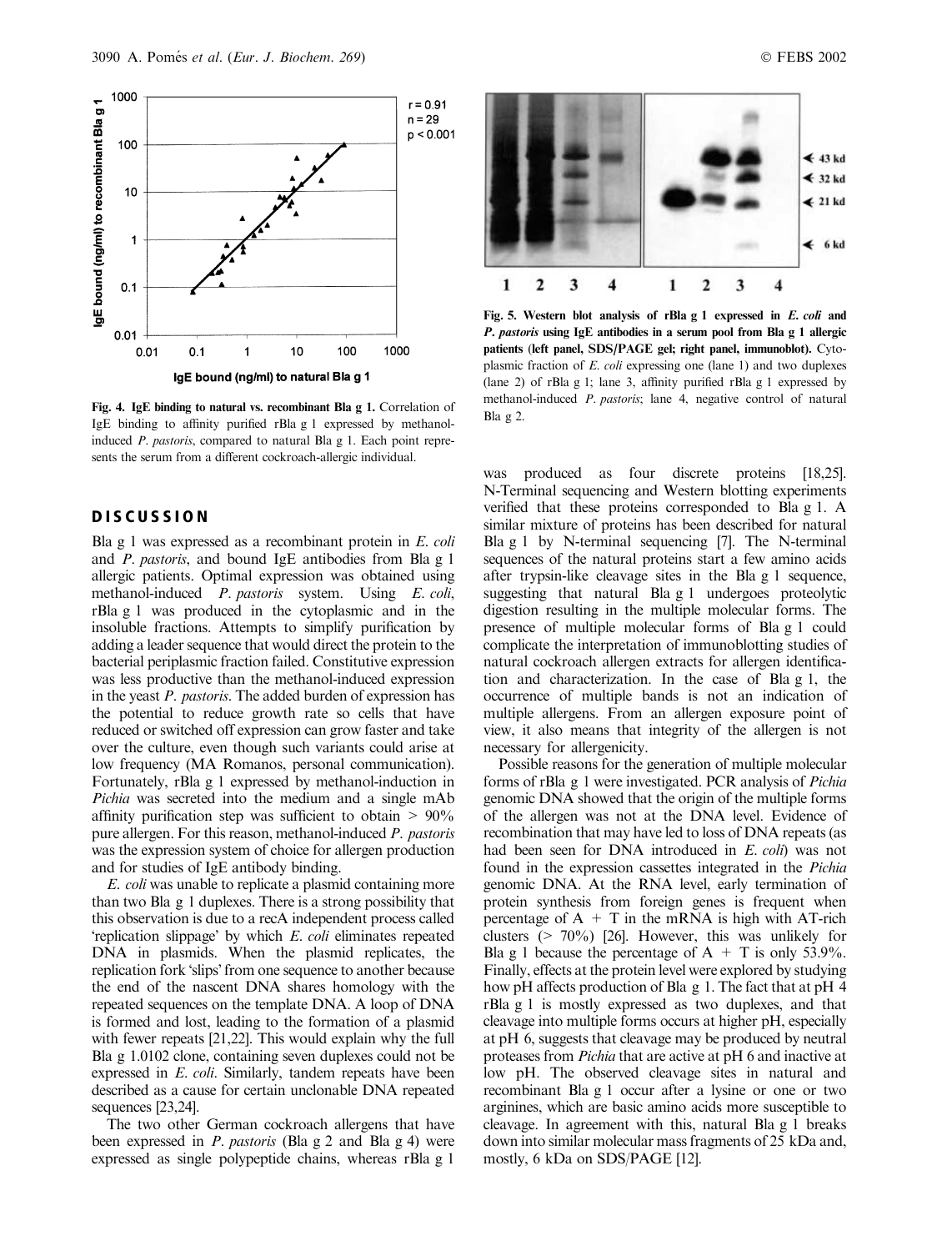Immunoblot analysis revealed that IgE from Bla g 1 allergic patients binds to all four recombinant Bla g 1 proteins expressed by P. pastoris. Strong IgE binding to one duplex expressed either by E. coli or by P. pastoris clearly indicates that one duplex is sufficient for IgE binding to occur. Therefore, folding of more than one duplex is not necessary to create an IgE binding epitope. Given the repeated structure of Bla g 1, the degree of IgE binding to Bla g 1 fragments will be proportional to the number of duplexes they contain. Interestingly, absence of N-terminus in rBla g 1 did not prevent IgE binding, showing that IgE binding to the duplex does not require the presence of N-terminus in the molecule.

IgE binding studies by 'chimeric' ELISA showed an excellent correlation between antibody binding to natural and to recombinant Bla g 1 expressed in P. pastoris. The results suggest that rBla g 1 is a good candidate for studies of allergy diagnosis, when used together with other recombinant cockroach allergens, such as Bla g 2, Bla g 4 and Bla g 5. We have estimated that a cocktail of these four allergens could diagnose > 95% of cockroach allergic patients [9]. Natural cockroach allergenic products contain large amounts of nonallergenic proteins, are prone to form precipitates and may contain proteolytic enzymes. The recombinant cockroach allergens can be formulated at defined concentrations and none of these allergens has proteolytic activity.

The *Pichia* expressed rBla g 1 will enable the three dimensional structure of the allergen to be determined and possible functions of the duplexes to be established. The rBla g 1 will allow further studies of the immune response to cockroach allergens and new immunotherapeutic strategies to be investigated.

## ACKNOWLEDGEMENTS

Thanks to Dr Alisa Smith for her advice on the recombinant allergen expression, and to Peter Ngo and Bob Liu for technical assistance. Research described in this article was supported in part by the National Institute of Health Grants AI 32557 and AI 34607, and by Philip Morris Incorporated.

## **REFERENCES**

- 1. Arruda, L.K., Vailes, L.D., Ferriani, V.P.L., Santos, A.B.R., Pomés, A. & Chapman, M.D. (2001) Cockroach allergens and asthma. J. Allergy Clin. Immunol. 107, 419–428.
- 2. Call, R.S., Smith, T.F., Morris, E., Chapman, M.D. & Platts-Mills, T.A.E. (1992) Risk factors for asthma in inner city children. J. Pediatrics 121, 862–866.
- 3. Christiansen, S.C., Martin, S.B., Schleicher, N.C., Koziol, J.A., Hamilton, R.G. & Zuraw, B.L. (1996) Exposure and sensitization to environmental allergen of predominantly Hispanic children in San Diego's inner city. J. Allergy Clin. Immunol. 98, 288–294.
- 4. Rosenstreich, D.L., Eggleston, P., Kattan, M., Baker, D., Slavin, R.G., Gergen, P., Mitchell, H., McNiff-Mortimer, K., Lynn, H., Ownby, D. & Malveaux, F.N. (1997) The role of cockroach allergy and exposure to cockroach allergen in causing morbidity among inner-city children with asthma. N. Engl. J. Med. 336, 1356–1363.
- 5. Eggleston, P.A., Rosenstreich, D., Lynn, H., Gergen, P., Baker, D., Kattan, M., Mortimer, K.M., Mitchell, H., Ownby, D., Slavin, R. & Malveaux, F. (1998) Relationship of indoor allergen

exposure to skin test sensitivity in inner-city children with asthma. J. Allergy Clin. Immunol. 102, 563–570.

- 6. Helm, R.M., Cockrell, G., Stanley, J.S., Brenner, R.J., Burks, A.W. & Bannon, G.A. (1996) Isolation and characterization of a clone encoding a major allergen (Bla g 90 kD) involved in IgE mediated cockroach hypersensitivity. J. Allergy Clin. Immunol. 98, 172–180.
- 7. Pomés, A., Melén, E., Vailes, L.D., Retief, J.D., Arruda, L.K. & Chapman, M.D. (1998) Novel allergen structures with tandem amino acid repeats derived from German and American cockroach. J. Biol. Chem. 273, 30801–30807.
- 8. Arruda, L.K., Vailes, L.D., Mann, B.J., Shannon, J., Fox, J.W., Vedvick, T.S., Hayden, M.L. & Chapman, M.D. (1995) Molecular cloning of a major cockroach (Blattella germanica) allergen, Bla g 2: Sequence homology to the aspartic proteases. J. Biol. Chem. 270, 19563–19568.
- 9. Arruda, L.K., Vailes, L.D., Hayden, M.L., Benjamin, D.C. & Chapman, M.D. (1995) Cloning of cockroach allergen, Bla g 4, identifies ligand binding proteins (or calycins) as a cause of IgE antibody responses. J. Biol. Chem. 270, 31196–31201.
- 10. Arruda, L.K., Vailes, L.D., Platts-Mills, T.A.E., Hayden, M.L. & Chapman, M.D. (1997) Induction of IgE antibody responses by glutathione S-transferase from the German cockroach (Blattella germanica). J. Biol. Chem. 272, 20907–20912.
- 11. Pollart, S.M., Mullins, D.E., Vailes, L.D., Hayden, M.L., Platts-Mills, T.A.E., Sutherland, W.M. & Chapman, M.D. (1991) Identification, quantitation, and purification of cockroach allergens using monoclonal antibodies. J. Allergy Clin. Immunol. 87, 511–521.
- 12. Schou, C., Lind, P., Fernández-Caldas, E., Lockey, R.F. & Løwenstein, H. (1990) Identification and purification of an important cross-reactive allergen from American (Periplaneta americana) and German (Blattella germanica) cockroach. J. Allergy Clin. Immunol. 86, 935–946.
- 13. Melén, E., Pomés, A., Vailes, L.D., Arruda, L.K. & Chapman, M.D. (1999) Molecular cloning of Per a 1 and definition of the cross-reactive Group 1 cockroach allergens. J. Allergy Clin. Immunol. 103, 859–864.
- 14. Wu, C.H., Wang, N.M., Lee, M.F., Kao, C.Y. & Luo, S.F. (1998) Cloning of the American cockroach Cr-PII allergens: evidence for the existence of cross-reactive allergens between species. J. Allergy Clin. Immunol. 101, 832–840.
- 15. Pollart, S.M., Smith, T.F., Morris, E.C., Gelber, L.E., Platts-Mills, T.A.E. & Chapman, M.D. (1991) Environmental exposure to cockroach allergens: analysis with monoclonal antibody-based enzyme immunoassays. J. Allergy Clin. Immunol. 87, 505-510.
- 16. Finn, P.W., Boudreau, J.O., He, H., Wang, Y., Chapman, M.D., Vincent, C., Burge, H.A., Weiss, S.T., Perkins, D.L. & Gold, D.R. (2000) Children at risk for asthma: home allergen levels, lymphocyte proliferation, and wheeze. J. Allergy Clin. Immunol. 105, 933–942.
- 17. Smith, A.M., Chapman, M.D., Taketomi, E.A., Platts-Mills, T.A.E. & Sung, S.S. (1998) Recombinant allergens for immunotherapy: a Der p 2 variant with reduced IgE reactivity retains T-cell epitopes. J. Allergy Clin. Immunol. 101, 423–425.
- 18. Vailes, L.D., Kinter, M.T., Arruda, L.K. & Chapman, M.D. (1998) High-level expression of cockroach allergen, Bla g 4. Pichia pastoris. J. Allergy Clin. Immunol. 101, 274–280.
- 19. Ichikawa, K., Iwasaki, E., Baba, M. & Chapman, M.D. (1999) High prevalence of sensitization to cat allergen among Japanese children with asthma, living without cats. Clin. Exp. Allergy 29, 754–761.
- 20. Schuurman, J., Perdok, G.J., Lourens, T.E., Parren, P.W., Chapman, M.D. & Aalberse, R.C. (1997) Production of a mouse/ human chimeric IgE monoclonal antibody to the house dust mite allergen Der p 2 and its use for the absolute quantification of allergen-specific IgE. J. Allergy Clin. Immunol. 99, 545–550.